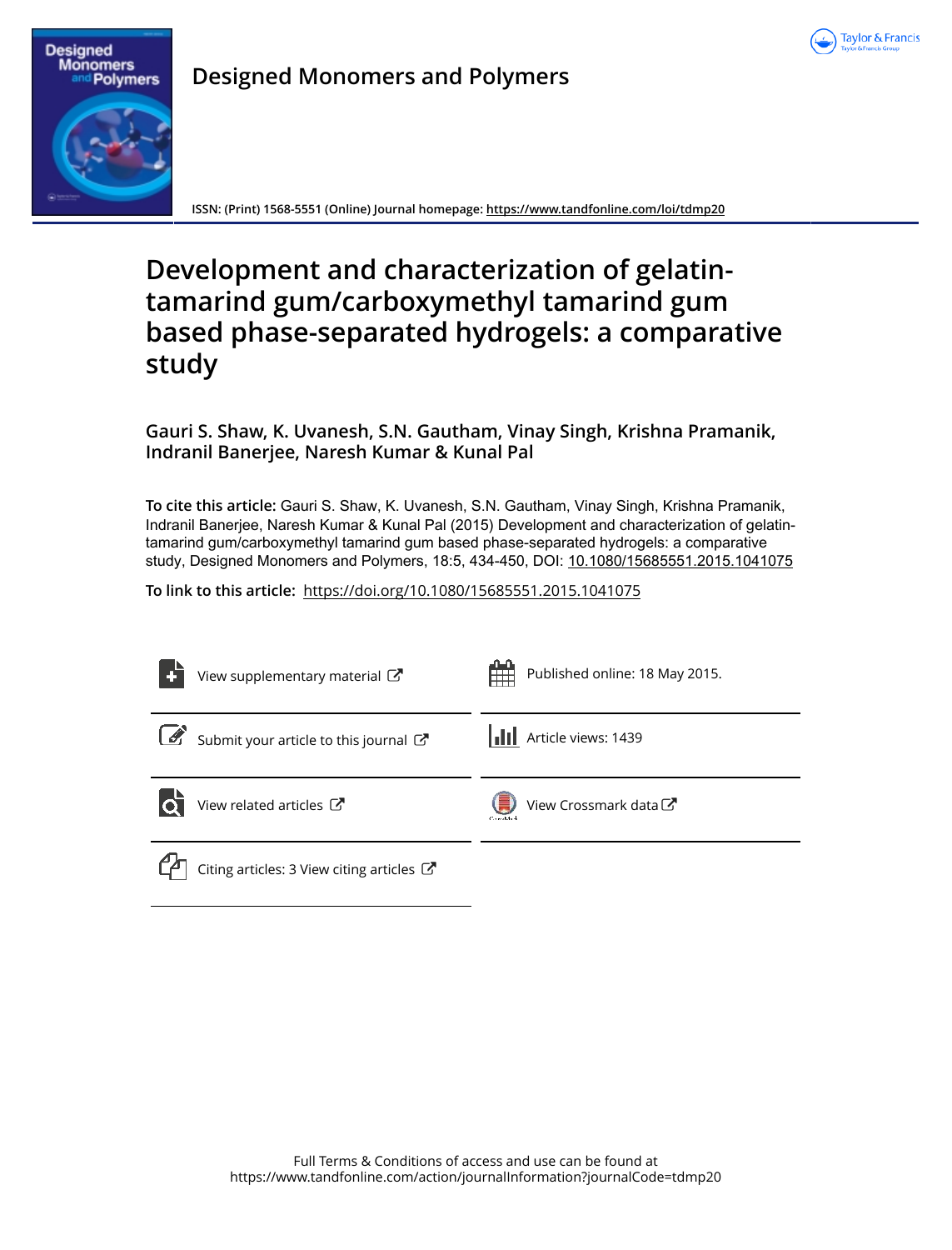

## Development and characterization of gelatin-tamarind gum/carboxymethyl tamarind gum based phase-separated hydrogels: a comparative study

Gauri S. Shaw<sup>a</sup>, K. Uvanesh<sup>a</sup>, S.N. Gautham<sup>a</sup>, Vinay Singh<sup>a</sup>, Krishna Pramanik<sup>a</sup>, Indranil Banerjee<sup>a</sup>, Naresh Kumar<sup>b</sup> and Kunal Pal<sup>a\*</sup>

<sup>a</sup>Department of Biotechnology and Medical Engineering, National Institute of Technology, Rourkela 769008, India; <sup>b</sup>Scientific and Digital Systems, New Delhi, India

(Received 28 October 2014; accepted 25 January 2015)

The purpose of this research was to synthesize and characterize gelatin and tamarind gum (TG)/carboxymethyl tamarind (CMT) gum-based phase-separated hydrogels. The hydrogels were thoroughly characterized using bright-field microscope, FTIR spectroscope, differential scanning calorimeter, mechanical tester, and impedance analyzer. The mucoadhesivity, biocompatibility, and swelling property of the hydrogels were also evaluated. The antimicrobial efficiency of ciprofloxacin (model antimicrobial drug) loaded hydrogels was studied against E. coli. The in vitro drug release was carried out in both gastric and intestinal pHs. Microstructural analysis suggested the formation of phase-separated hydrogels. FTIR studies suggested that CMT gum altered the secondary structure of the gelatin molecules. Presence of the polysaccharides within the hydrogels resulted in the increase in the enthalpy and entropy for evaporation of the moisture from the hydrogels. The mechanical studies indicated viscoelastic nature of the hydrogels. Electrical analysis suggested an increase in the impedance of the hydrogels in the presence of the TG. The presence of CMT gum resulted in the decrease in the impedance of the hydrogels. The hydrogels exhibited good mucoadhesivity, biocompatibility, and pH-dependent swelling behavior. The drug-loaded hydrogels showed good antimicrobial activity and the drug release from the hydrogels was pH dependent and diffusion mediated.

Keywords: hydrogels; phase-separated; tamarind gum; microstructure; swelling; hydrophobic; ciprofloxacin

## 1. Introduction

Polysaccharides are generally obtained from plant sources and are usually biocompatible.[1] Due to their inherent biocompatibility, polysaccharides have been explored to design polymeric constructs of biomedical importance (pharmaceutical, cosmetic, and tissue engineering applications).[2] The mechanical properties of the polysaccharide-based polymeric constructs are usually poor. Scientists have applied various methodologies to improve the mechanical properties of the polysaccharide constructs.[3] Among the various methodologies, the commonly used techniques include blending the polysaccharides with other polymers (e.g. gelatin, PVA etc.) and crosslinking (chemical and physical) of the polymeric constructs.[4] The commonly studied polysaccharides include starch, carboxymethyl cellulose, methyl cellulose, chitosan, alginate, carboxymethyl chitosan, and carboxymethyl starch. In recent years, tamarind gum (TG), due to its thickening property, has been explored as a natural polysaccharide for the development of pharmaceutical formulations [5] and food products.[6] The thickening property of TG helps stabilizing emulsions and induce gelation of the aqueous phase.[7] TG is extracted from the seeds of the plant, Tamarindus

indica.[8] The backbone of TG consists of  $\beta$ -(1,4)-D-glucan substituted with side chains of  $α-(1,4)$ -D-xylopyranose and  $[1,6]$  linked  $[\beta$ -D-galactopyranosyl- $(1,2)$ -α-D-xylopyranosyl] to glucose residues.[8,9] TG has been reported to be non-carcinogenic and non-toxic (biocompatible) in nature.[10] The addition of TG improves the mucoadhesive property of the pharmaceutical formulations. The main disadvantages of TG include unpleasant odor and quick microbial degradation. To overcome these disadvantages, the derivatization of TG by chemical treatment has been explored. Carboxymethylation is one such chemical modification. Introduction of carboxymethyl group in TG makes the polymer anionic.[11] This improves the hydration of the polysaccharide, thereby, resulting in the higher viscosity of the carboxymethylated product. It has been reported that the increase in the viscosity lowers the biodegradation of the polysaccharide.[12] Though TG has been extensively studied for developing delivery vehicles for nutraceutical and pharmaceutical agents, carboxymethyl tamarind gum (CMT) has not been explored to that extent even though it holds a great promise in developing controlled release systems. The difference in the chemical structure of TG and CMT has been shown in Figure 1.

<sup>\*</sup>Corresponding author. Emails: palk@nitrkl.ac.in, kpal.nitrkl@gmail.com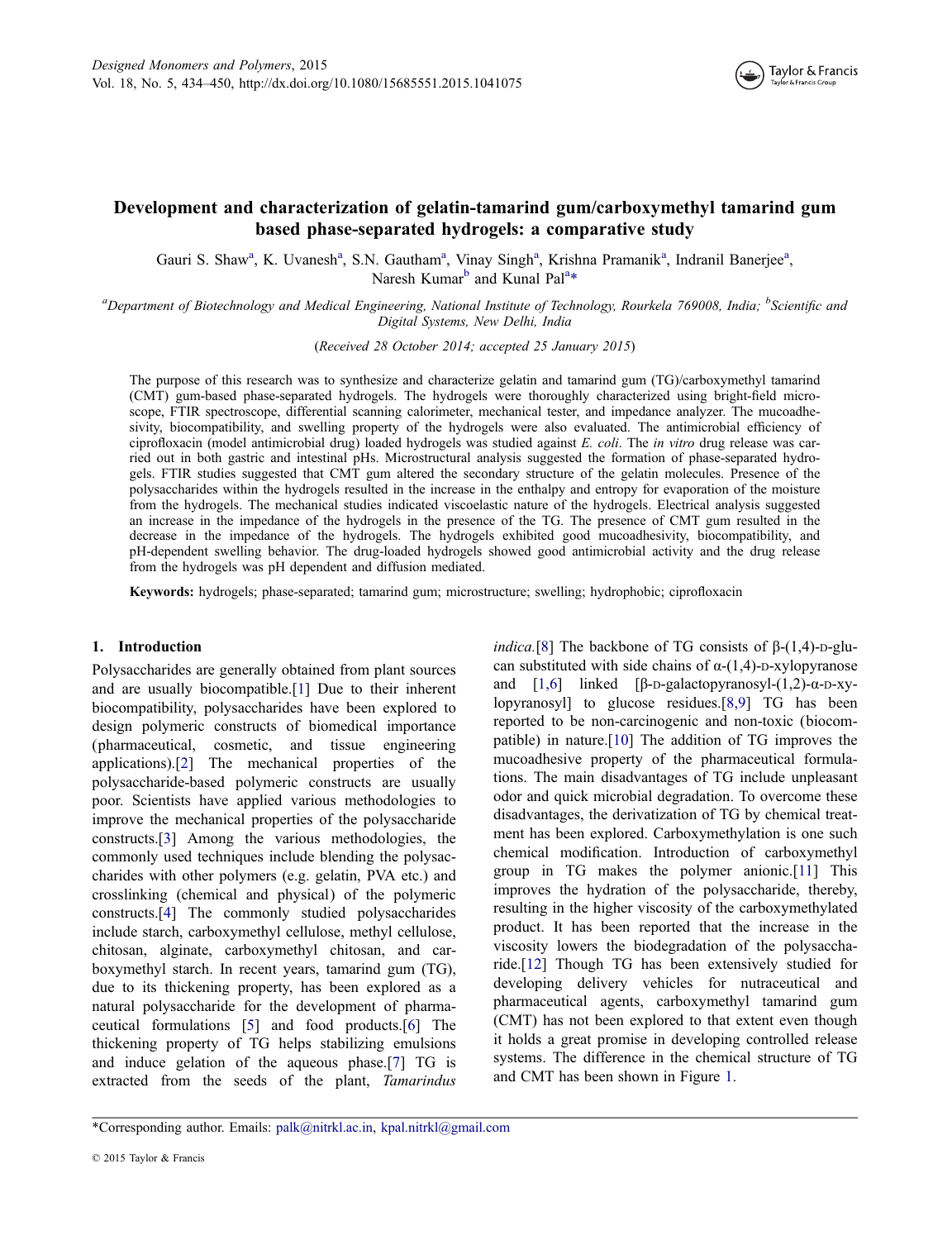

Figure 1. Chemical structures of (a) tamarind gum and (b) CMT gum.

As mentioned earlier, polysaccharides are seldom used alone for devising polymeric constructs. In this regard, gelatin/polysaccharide-based composite hydrogels have been well explored.[13] Gelatin/polysaccharide-based hydrogels usually forms phase-separated hydrogels.[14] This may be explained to the thermodynamic incompatibility of the polymer mixture during gelation. This, in turn, results in the formation of two phases: (a) polysaccharide rich phase and (b) gelatin rich phase. Since both the phases are aqueous in nature, the formed composite hydrogels are often regarded as water-in-water emulsions.<sup>[15]</sup> The commonly used polysaccharides for developing such systems include (but not limited to) starch, soluble starch, hydrated starch, carboxymethyl starch, carboxymethyl cellulose dextran, and maltodextran. No reports were found to study the properties of gelatin-TG and gelatin-CMT phase-separated hydrogels.

Taking inspiration from the above, we have tried to develop gelatin-TG and gelatin-CMT-based phase-separated hydrogels. The physicochemical, thermal, and electrochemical properties of the hydrogels were thoroughly characterized using FTIR spectroscopy, differential scanning calorimetry, static mechanical tester, and impedance analyzer. The biological activity of the hydrogels was studied by mucoadhesive and biocompatibility (hemocompatibility and cell viability assay) studies. To understand the ability of the developed hydrogels as vehicles for controlled release, the hydrogels were loaded with ciprofloxacin (fluoroquinolone antibiotic). The drug release kinetics and the antimicrobial activity of the drug-loaded hydrogels were also studied in depth.

## 2. Materials and methods

## 2.1. Materials

TG and CMT (degree of carboxylation of CMT is 0.372) were procured from Maruti hydrocolloids, India. Gelatin was procured from Himedia, Mumbai, India. Ciprofloxacin was procured from Fluka Biochemical, China. Ethanol was obtained from Honyon International Inc., Hong Yang Chemical Corporation, China. Glutaraldehyde (25%, for synthesis; GA) and hydrochloric acid (35% pure) were obtained from Merck Specialities Private Limited Mumbai, India. Goat intestine and blood were collected from the local butcher shop. Double distilled water was used throughout the study.

#### 2.2. Preparation of the formulations

Stock solution of gelatin (20% w/w) and polysaccharides (2% w/w) were freshly prepared. The stock solutions were maintained at 50 °C. The gelatin and polysaccharide solutions were mixed together (100 rpm, 10 min) in varying proportions (Table 1) followed by addition of crosslinking reagent (0.5 ml of GA, 0.5 ml of ethanol and 0.01 ml of 0.1 N HCl). The mixture was mixed for 10 s and subsequently poured into petri plates/cylindrical molds. The petri plates/molds were incubated at room temperature (25  $^{\circ}$ C) for 1 h to induce gelation.

Drug-loaded hydrogels were prepared by dispersing 0.1 g of ciprofloxacin in gelatin solution. Ciprofloxacin containing gelatin solution was used for the preparation of the hydrogels. Rest of the process remained same. The final concentration of the drug in the hydrogels was 0.5% w/w.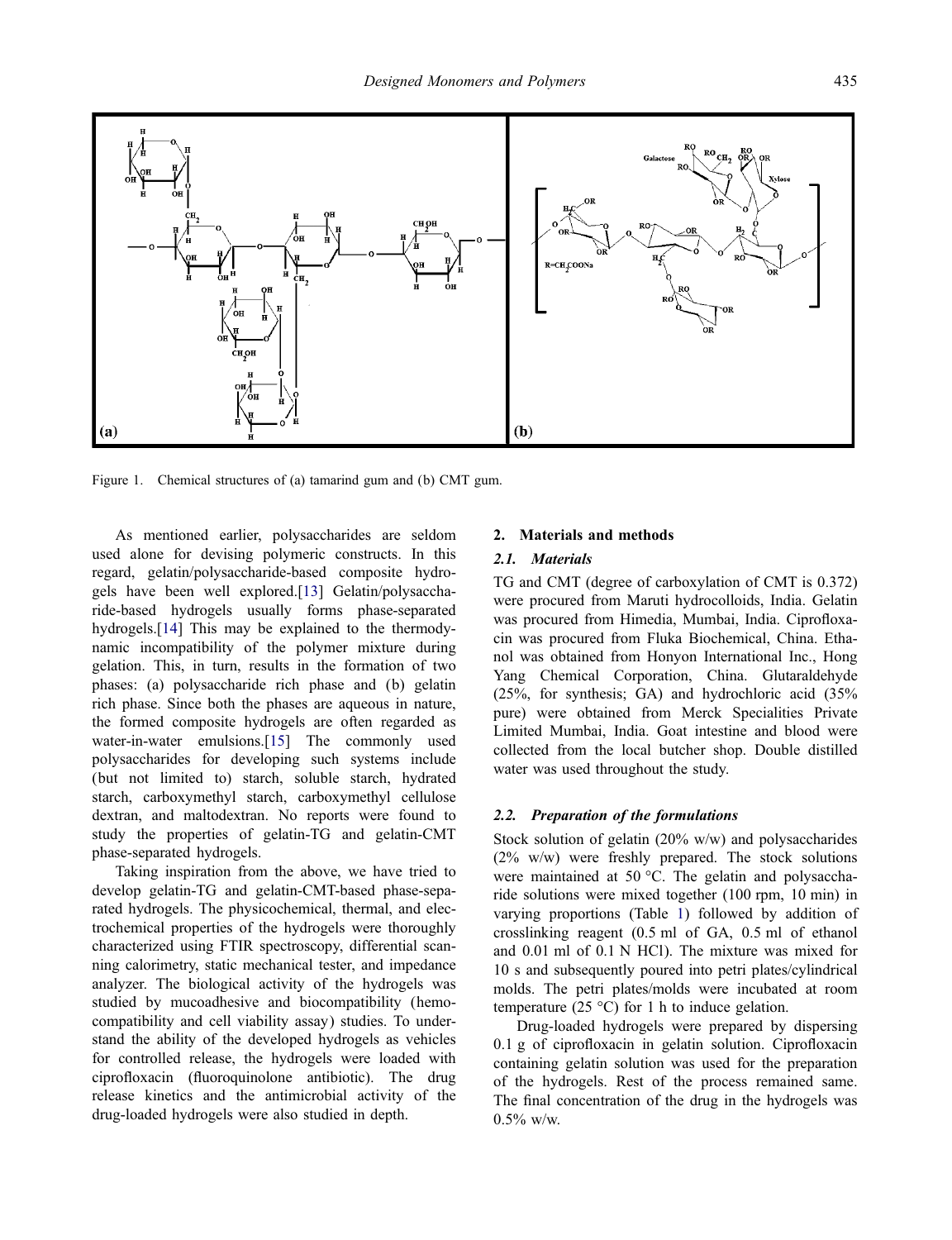| Formulations     | Gelatin solution (g) | TG solution (g) | CMT solution $(g)$ | Crosslinker (ml) | Ciproflaxacin (g) |
|------------------|----------------------|-----------------|--------------------|------------------|-------------------|
|                  | 16                   |                 |                    |                  |                   |
| T <sub>2</sub>   |                      |                 |                    |                  |                   |
| T3               |                      |                 |                    |                  |                   |
| C1               | Iб                   |                 |                    |                  |                   |
| C2               |                      |                 |                    |                  |                   |
| C <sub>3</sub>   |                      |                 |                    |                  |                   |
| T <sub>1</sub> C | 15.9                 |                 |                    |                  | (0, 1)            |
| T <sub>2</sub> C | 11.9                 |                 |                    |                  | 0.1               |
| T <sub>3</sub> C | 7.9                  |                 |                    |                  | 0.1               |
| C <sub>1</sub> C | 15.9                 |                 |                    |                  | 0.1               |
| C2C              | 11.9                 |                 |                    |                  | 0.1               |
| C3C              | 7.9                  |                 |                    |                  | 0.1               |

Table 1. Composition of the hydrogels.

#### 2.3. Microscopy studies

The microstructures of the uncrosslinked physical formulations were visualized under bright-field microscope (LEICA-DM 750 equipped with ICC 50-HD camera, Germany). The formulations were converted into thin smears over glass slides before visualization.

## 2.4. Infrared spectroscopy

The raw materials and the hydrogels were analyzed using FTIR spectrophotometer (Alpha-E, Bruker, USA). The analysis was done in the wavenumber range of <sup>4500</sup>–450 cm−<sup>1</sup> . The spectrophotometer was being operated in the ATR mode.

## 2.5. Thermal analysis

The thermal profiles of the raw materials and the dried hydrogels were tested using differential scanning calorimeter (DSC 200 F3 Maia, Netzsch, Germany) in the temperature range of 40–400 °C under nitrogen atmosphere. The rate of thermal scanning was 5 °C/min.

## 2.6. Mechanical analysis

The mechanical properties of the hydrogels were tested using a static mechanical tester (Stable Microsystems, TA-HD plus, UK). The hydrogels were prepared in cylindrical molds. The height and diameter of the hydrogels was 20 and 15 mm, respectively. This resulted in the L/D ratio of 1.33. The hydrogels were subjected to cyclic compression, cyclic stress relaxation (SR), and cyclic creep studies to understand the viscoelastic properties of the hydrogels.[16]

## 2.7. Impedance analysis

The electrical properties of the hydrogels were tested using an in-house built impedance analyzer in the frequency range of 200 Hz–20 kHz. The set-up was used to determine the  $V-I$  characteristic by altering the amplitude of the sinusoidal voltage signals. The frequency of the sinusoidal signal was kept constant at 10 kHz.

## 2.8. Biological characterization

The mucoadhesive property of the hydrogels was determined using static mechanical tester (Stable Microsystems, TA-HD plus, UK). Goat intestine was used as the representative mucosal layer for the study. The goat intestine was collected in cold saline from the local slaughter house. The intestines were longitudinally cut open and were further cut into pieces of 1 cm  $\times$  1 cm. The intestinal pieces were attached onto the base of the mechanical tester. Subsequently, the hydrogels  $(5 \text{ mm} \times 5 \text{ mm})$  were attached on the 30-mm flat probe using double sided acrylate tape. Thereafter, the flat probe was lowered at a speed of 0.5 mm/s, and a force of 20 g was applied on mucosal surface for 10 s to promote adhesion between the hydrogels and the mucosal layer. The probe was then retracted back at the same speed. The force required to separate the hydrogel from the intestinal mucosal surface was noted as mucoadhesive force. The work of mucoadhesion was calculated from the area under the curve of the force–time profile.

The biocompatibility of the hydrogels was estimated by hemocompatibility and cell viability test. The hemocompatibility test dealt with the incubation of the hydrogels in diluted goat blood. The percentage hemolysis of the goat blood was calculated from the absorbance of the supernatant fluid obtained after centrifuging the goat blood containing the hydrogel pieces.

The cytocompatibility of the hydrogels were determined using MG63 cells. The cells were seeded in 96-well plates.  $1 \times 10^4$  cells were added in each well. Twenty microliter of leachants (of hydrogels) was added in each well to understand the toxic effect of the leachants. The cell viability was determined using MTT assay.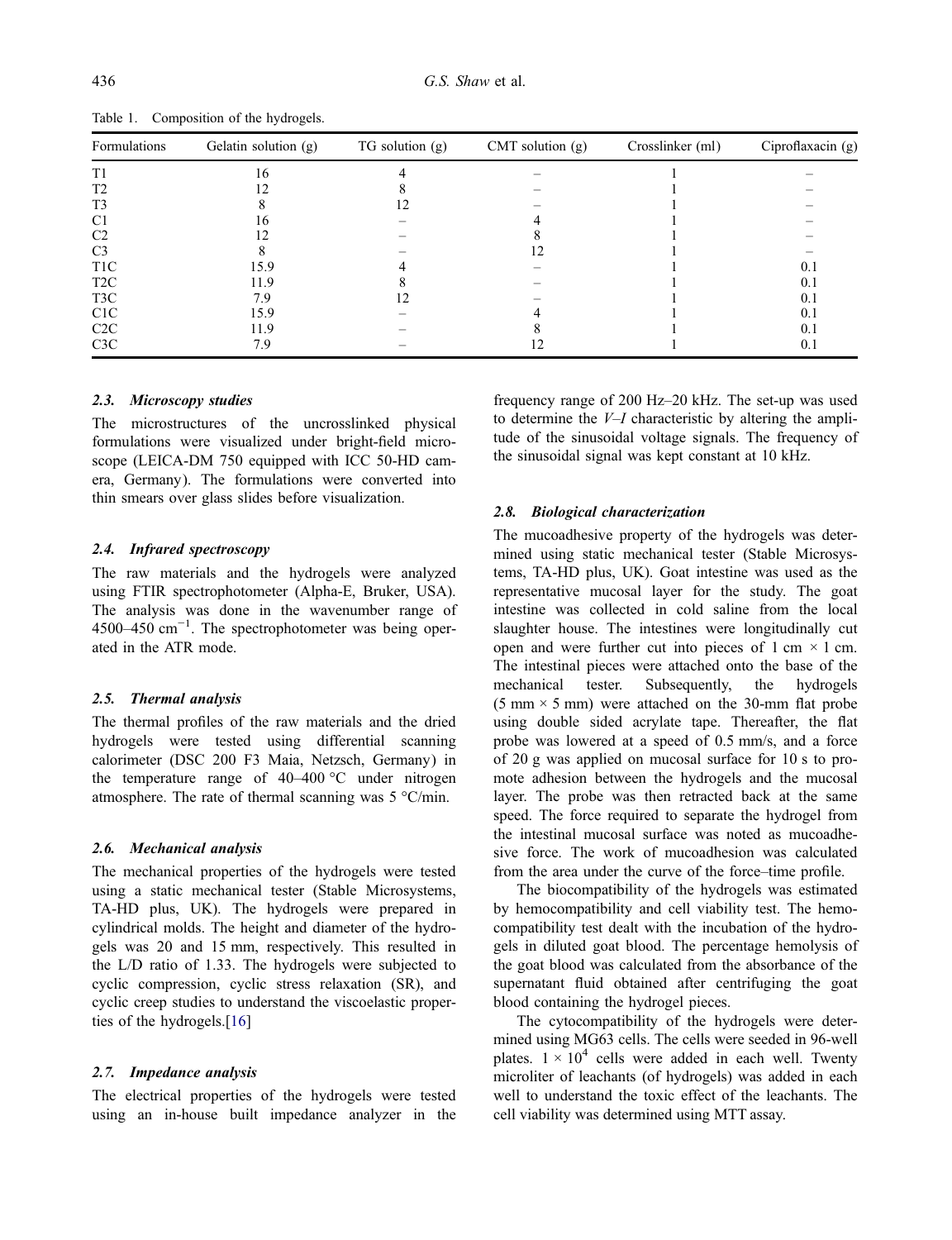#### 2.9. Swelling studies

The swelling profiles of the hydrogel was determined at pH 1.2 (0.1 N HCl) and pH 7.4 (phosphate buffer). The weights of the hydrogels, immersed in the swelling media, were determined after an interval of 15 min for the first 1 h and 30 min for the next 9 h. The study was conducted at room temperature. The swelling index was calculated as per the following equation:

Swelling Index (SI) = 
$$
\frac{W_T - W_0}{W_T}
$$
 (1)

where  $W_T$  = Weight of sample at time T, and  $W_0$  = Dry weight of the sample before the start of the study.

## 2.10. Drug release studies

The drug release studies were carried out using accurately weighed hydrogel samples (~350 mg). The hydrogels were put in dialysis tube containing 1 ml of dissolution media. Both ends of the dialysis membrane were sealed using dialysis tube clips. The setup was lowered in a beaker containing 50 ml of dissolution media, kept under stirring at 100 rpm. The temperature of the dissolution media was maintained at 37 °C. At regular intervals of time, the dissolution media was replaced with fresh dissolution media for 10 h. The replaced media was analyzed for the drug content using UV–visible spectrophotometer (Systronics, Double beam spectrophotometer (2203), India). The study was conducted using 0.1 N HCl (pH 1.2) and phosphate buffer (pH 7.4).

The qualitative drug release study was conducted by performing antimicrobial test using disc diffusion method. E. coli was used as the test microorganism. Hydrogel samples of 9 mm diameter were used for the analysis. The antimicrobial activity was correlated with the zone of inhibition of the microbial growth.

### 3. Result and discussion

## 3.1. Preparation of hydrogels

Phase-separated hydrogels are a special class of mix polymer systems. In these hydrogels, the polymers separate out (concentrate) as individual polymeric phases. The phase separation may happen in different ways due to inter- and intra- polymeric interactions. Based on the interactions, the mix biopolymer system may form three types of molecular architectures, namely, segregative phase separation, associative phase separation, and bicontinuous phase separation.[9,17] Segregative phase separation happens when the two polymers have negative associative interactions. The affinity of the polymer toward the solvent may also alter the molecular dynamics of the segregative phase-separation process. This results in the formation of two phases which are enriched with either of the polymers. The associative phase separation has been reported to occur when the interactions among the two polymers are very strong. This result in the separation of the polymer–polymer composite (dispersed phase) and the solvent forms the continuous phase. The bicontinuous phase-separated hydrogels are formed when both the polymer phases appear as continuum phase. Quite often, many scientists have regarded this class of phase-separated hydrogels as a specific category of segregative phase separation.[18] Gelatin/polysaccharides-based phase-separated systems have been reported to form hydrogels by segregative phase-separation mechanism. These hydrogels are usually chemically crosslinked to improve the physical stability. This is done because the previous reports suggest that water-in-water type of emulsions have stability issues, similar to the one confronted by the oil–water emulsions.[19]

In this study, it was observed that an increase in the proportion of TG was associated with the increase in the whiteness of the formulation (Figure 2). It has been previously reported that the emulsions appears as white in color due to the diffraction of the light from the interface of the internal and the continuum phases. This gives the indication that there was a probability of formation of water-in-water emulsions. Similar observation was also made in the gelatin-CMT hydrogels. The whiteness of the CMT hydrogels was lower than the TG hydrogels. This observation may be explained by the fact that the carboxymethylation of TG resulted in the increased hydrophilicity of the TG backbone. The increase in the hydrophilicity might have improved the interaction among gelatin and CMT. Hence, it may be expected that the degree of phase separation will be lower as compared to the TG hydrogels. Hydrogels were smooth to touch and had a soothing effect.

#### 3.2. Microscopy

The gelatin polysaccharide mixture  $(50 °C)$  was converted into thin smears over a glass slide. The smear was observed under the bright-field microscope (Figure 3). The micrographs of the formulation show homogeneous distribution of the globular microstructure of polysaccharides within the gelatin continuum phase. The size of the globular microstructures was found to increase as the concentration of the polysaccharides was increased in the formulations. This may be due to the higher intrapolysaccharide interactions during the gelation process. The globular size of the dispersed phase was found to be higher in TG hydrogels. Similar results were expected from the visual observation of the hydrogel matrices. The large globular size of the dispersed phase in the TG hydrogels may be accounted to the higher intra-polysaccharide interactions. Carboxymethylation of tamarind gum resulted in the formation of anionic polyelectrolyte,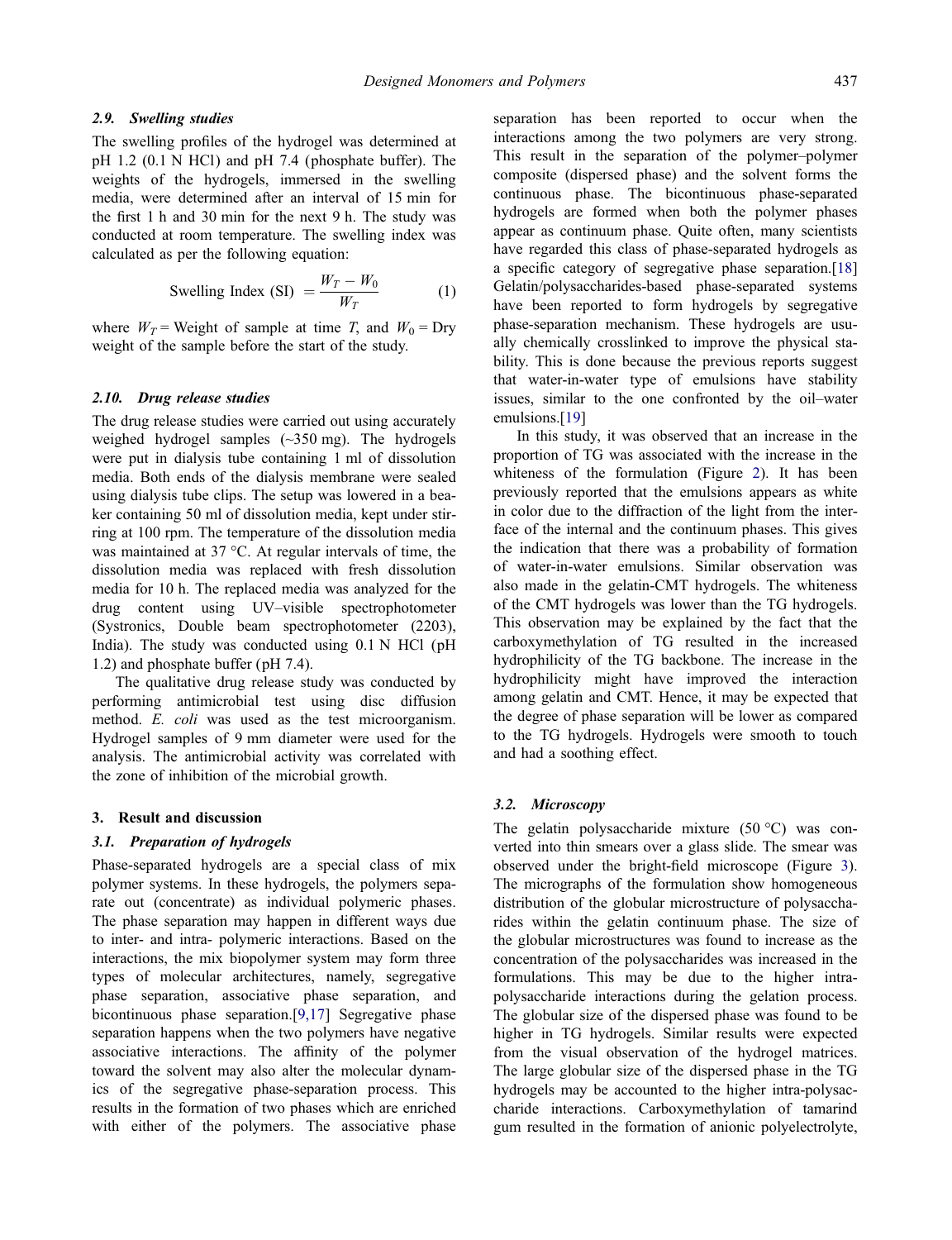

Figure 2. Pictographs of the hydrogels. (a) T1, (b) T2, (c) T3, (d) C1, (e) C2, and (f) C3.



Figure 3. Light micrographs of the hydrogels. (a) T1, (b) T2, (c) T3, (d) C1, (e) C2, and (f) C3.

which in turn, resulted in the increased hydration of the polysaccharides. This resulted in the decrease in the intra-polysaccharide interactions with a subsequent increase in the inter-polymer interactions. The decrease in the intra-polysaccharide interactions may be explained by the ionization of the carboxylic groups of CMT. The ionization of the carboxylic groups resulted in the stearic hindrance, which in turn, hindered the process of selfaggregation of CMT.[20]

## 3.3. Infrared spectroscopy

The FTIR spectra of hydrogels were acquired in the ATR mode (Figure 4). The spectra of all the hydrogels were found to be similar with that of gelatin alone hydrogel as reported in the literature (Figure S1).[21] Gelatin is a protein molecule. The gelatin hydrogel showed a broad peak at  $\sim$ 3320 cm<sup>-1</sup>. This peak may be associated with the O–H and N–H stretching vibrations.

The peak at  $\sim$ 1650 cm<sup>-1</sup> can be explained by C–O and C–N stretching of the amide bands. The peak at  $\sim$ 1550 cm<sup>-1</sup> may be associated with amide-II bonds, whereas the peak at ~1250 cm<sup>-1</sup> may be attributed to amide III bonds. It has been reported by various groups that the peak in the region of  $1600-1700$  cm<sup>-1</sup> is an important peak for the analysis of the secondary protein structures. Addition of TG to the gelatin hydrogels did not shift the peak position of the gelain in the hydrogels. This suggested that there were no significant changes in the secondary structure of the gelatin. CMT in lower proportions did not alter the peak position at  $\sim$ 1629 cm<sup>-1</sup> but at higher concentration of CMT, there was a shift in the amide-I peak toward higher wave number. Such shift in the amide-I peak has been previously explained by the interaction of the COO<sup>−</sup> groups (present in polysaccharides) with the amide-I group of the gelatin.[21] Additionally, the extent of hydrogen bonding among the polysaccharide containing hydrogels was estimated by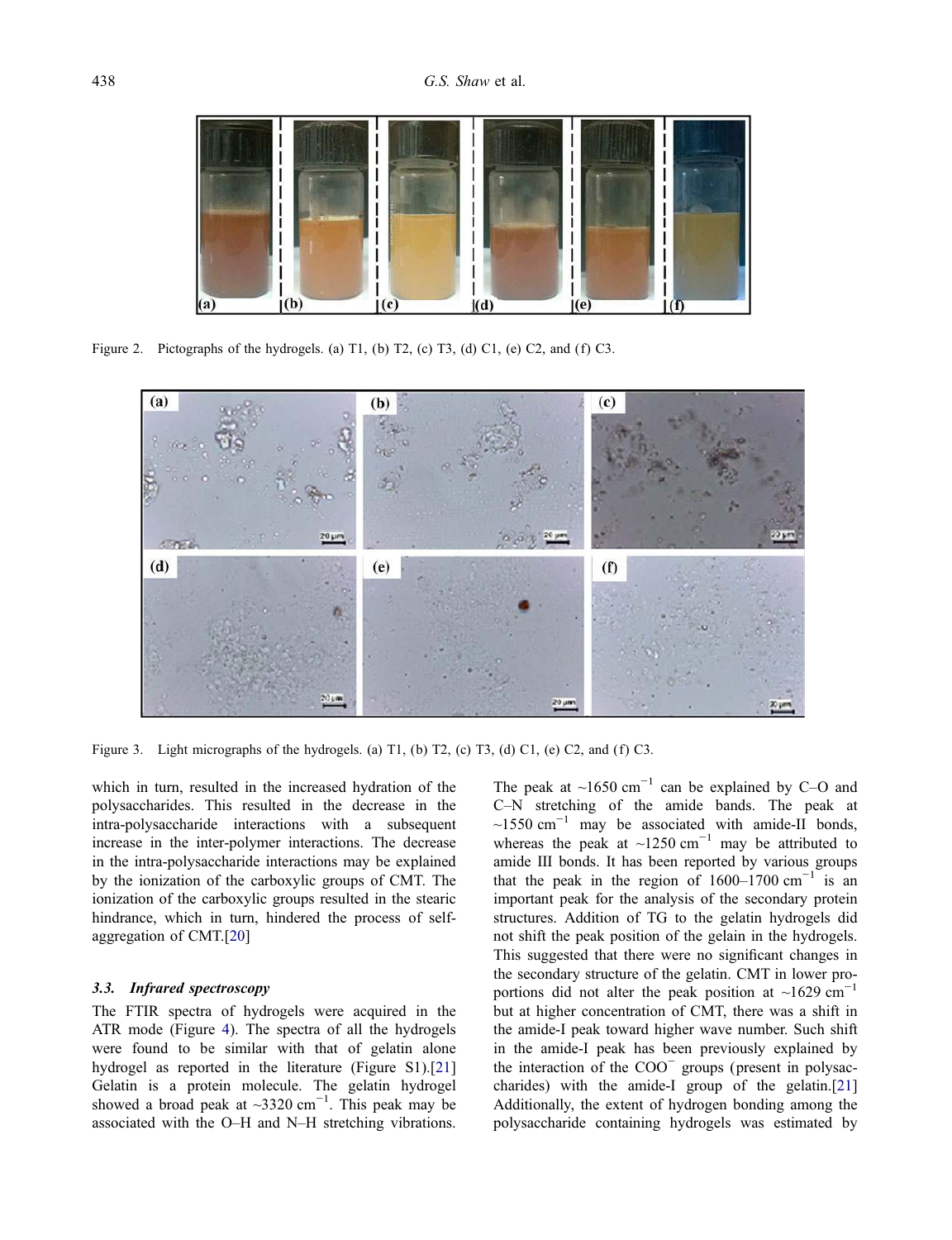

Figure 4. FTIR spectra of the hydrogels. (a) TG hydrogels and (b) CMT hydrogels.

determining the area under the curve of the peak present in the region of  $3700-2900$  cm<sup>-1</sup>. The area under the curve of the TG hydrogels were found to be in the order of T1  $\gg$  T2  $\gg$  T3. On the other hand, the area under the curve for the CMT containing hydrogels was found to be higher for the formulations containing higher amount of CMT. In general, the area under the curve of the CMT hydrogels was higher than the TG hydrogels. The above result may be explained by the relatively hydrophobic nature of TG. An increase in the TG concentration within the formulation resulted in the predominant hydrophobic interaction among the TG molecules. This, in turn, affected the inter-molecular interactions among the TG and the gelatin molecules. On the other hand, CMT molecules interacted with the gelatin molecules due to the availability of the free carboxylic groups.

## 3.4. Thermal analysis

T1, T3, C1, and C3 were taken as the representative hydrogels for the thermal analysis. The thermal profiles and the thermal parameters of the hydrogels have been given in Figure 5 and Table 2, respectively. A broad peak was observed in the initial part of the thermal profiles. This peak may be explained by the evaporation of the water molecules from the hydrogels. The peak position was at ~100 °C for T1, whereas it was at ~78 °C for T3. The lowering of the endothermic peak temperature suggested that there might be a reduction in the hydrogel–water interactions. This can be explained by the presence of the hydrophobic TG in higher concentration in T3. The enthalpy and entropy of the TG hydrogels were found to be higher when the concentration of

the TG was more. This suggested that the energy required to evaporate the water molecules present in the hydrogels was higher when the concentration of polysaccharides was increased.

An increase in the endothermic peak temperature was observed when the concentration of the CMT was increased in CMT hydrogels. This can be explained by the relatively hydrophilic nature of CMT (as compared to TG). An increased hydrophilicity increased the interaction of the hydrogel matrices and the water molecules. The enthalpy and the entropy associated with the evaporation of the water molecules was found to be higher in hydrogels containing higher proportions of CMT. Similar changes in enthalpy and entropy were also observed in TG hydrogels. In general, the enthalpy and entropy of the CMT hydrogels were found to be higher as compared to the TG hydrogels of similar composition. This observation can also be explained by the increased hydrophilicity of CMT hydrogels due to the presence of hydrophilic carboxymethylated group. Apart from the broad endothermic peak, associated with the evaporation of the water molecules, two more broad peaks were observed at  $\sim$ 270 and  $\sim$ 315 °C. These additional peaks may be due to the degradation of the gelatin polymeric structure at higher temperatures. Similar endothermic peaks were also observed in pure gelatin matrices.

#### 3.5. Mechanical analysis

Cyclic compression test was conducted to understand the variation in the mechanical properties of the hydrogels when repeated stress was applied. In general, the peak force of the hydrogels was found to be lower in the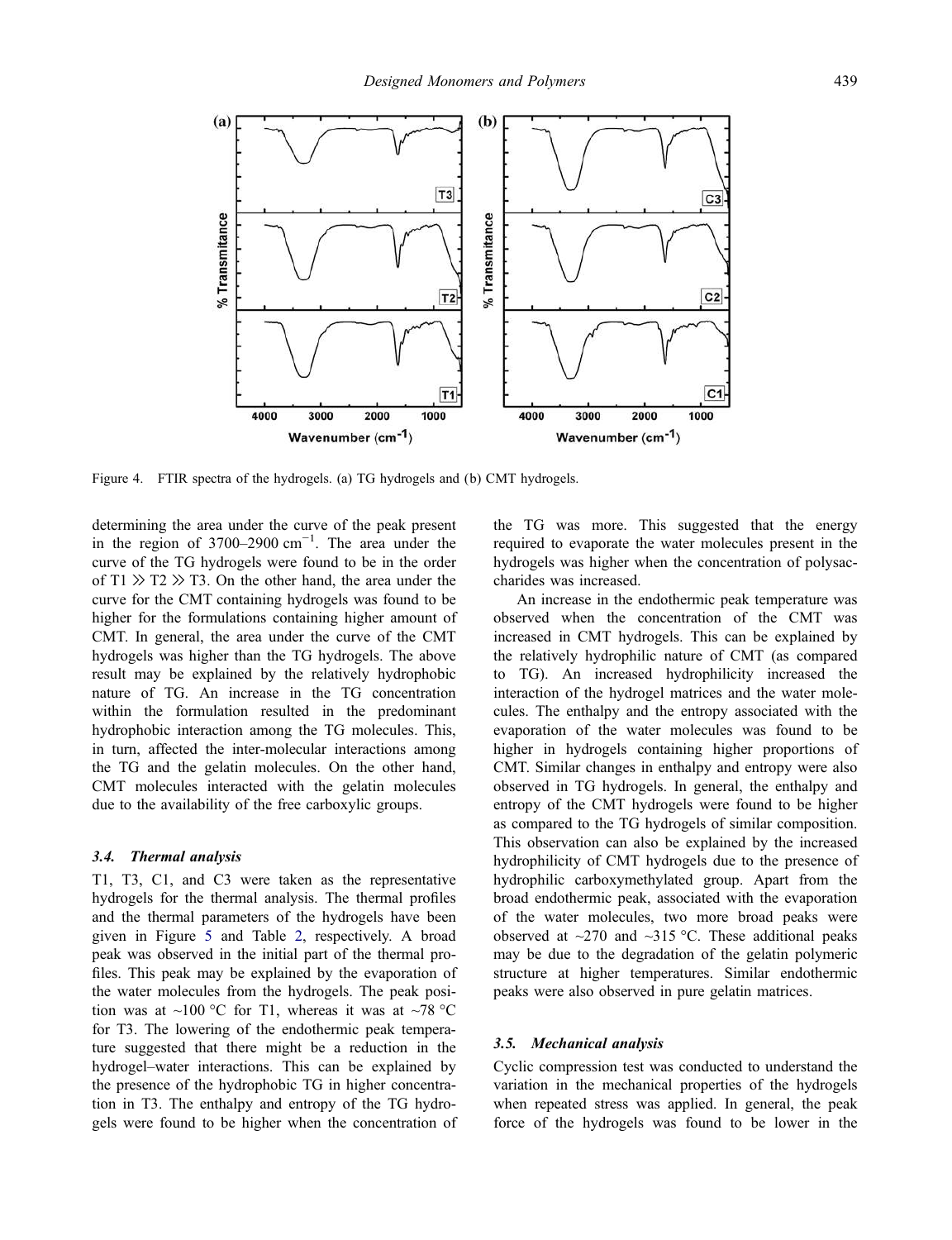$(a)$  $(b)$  $\overline{11}$  $0.4$  $0.4$ T<sub>3</sub>  $0.2$  $0.2$ DSC (mW/mg) DSC (mW/mg)  $0.0$  $0.0$  $-0.2$  $-0.2$  $-0.4$  $-0.4$  $-0.6$  $-0.6$  $100$ 200  $300$ 400  $100$  $200$  $300$ 400 Temperature (°c) Temperature (°c)  $(c)$  $(d)$ C<sub>3</sub>  $0.4$  $0.4$  $C<sub>1</sub>$  $0.2$  $0.2$ **SC** (mW/mg) DSC (mW/mg)  $0.0$  $0.0$  $-0.2$  $-0.2$  $-0.4$  $-0.4$  $-0.6$  $-0.6$  $100$ 400  $100$ 200 300 200 300 400 Temperature (°c) Temperature (°c)

Figure 5. Thermal analysis of the hydrogels. (a) T1, (b) T3, (c) C1 and (d) C3.

Table 2. Changes in enthalpy  $(\Delta H)$  and entropy  $(\Delta S)$  values of the hydrogels.

|                | Thermal properties     |                                |                           |  |  |  |
|----------------|------------------------|--------------------------------|---------------------------|--|--|--|
| Formulations   | $T_{\text{evap}}$ (°C) | $\Delta H_{\text{evan}}$ (J/g) | $\Delta S_{evap}$ (J/g/K) |  |  |  |
| T1             | 100.25                 | 10,585.30                      | 105.58                    |  |  |  |
| T3             | 78.12                  | 16,523.15                      | 211.50                    |  |  |  |
| C <sub>1</sub> | 80.20                  | 12,686.20                      | 158.19                    |  |  |  |
| C <sub>3</sub> | 83.60                  | 20,966.34                      | 250.79                    |  |  |  |

hydrogels with higher proportion of polysaccharides. This suggested that the incorporation of the higher proportion of polysaccharides resulted in the formation of the softer hydrogels. The resilience of the hydrogels was also estimated from the cyclic compression test. Resilience of a particular compressive cycle is defined as the ratio of the area under the curve during the compression to area the under the curve during decompression.[22] The resilience is a measure of the ability of the hydrogels to undergo recovery after compression. In general, the resilience was found to be higher in the hydrogels containing higher proportions of polysaccharides. After cyclic compression

for 10 cycles, a non-linear reduction in the resilience was observed. The percentage decrease of resilience after 10 cycles of compression was higher in the hydrogels containing higher proportions of polysaccharides (Figure 6(a) and (b)). In general, a higher resilience is observed in softer material. Our observation suggests that the hydrogels with higher proportion of polysaccharides were softer in nature. Subjecting the hydrogels to repetitive compression resulted in the decrease in the softness. This can be explained by the work hardening phenomenon. Even though the peak force (first cycle) of the TG hydrogels was lower than the CMT hydrogels at lower concentration, the peak forces were found to be nearly equal when the polysaccharide content was increased. After 10 cycles of compression, an increase in the compressive strength of all the hydrogels was observed (Figure 6(c) and (d)). The percentage increase in the compressive strength was higher in TG hydrogels. An increase in the compressive strength upon repeated application of the stress indicated that there was an increase in the elastic component with a corresponding decrease in the viscous component. This kind of phenomenon is often regarded as work hardening.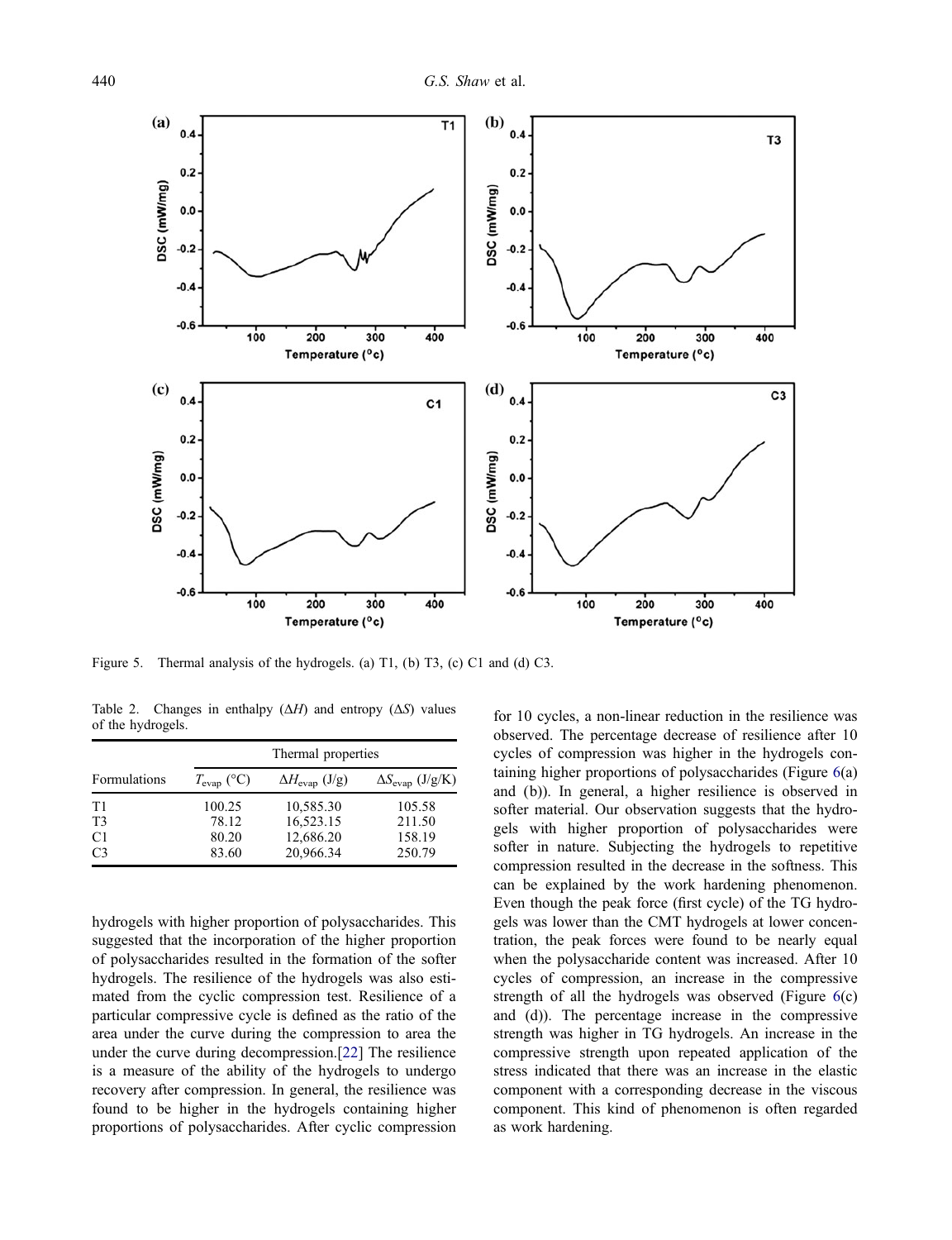

Figure 6. Cyclic compression results of the hydrogels. (a) Resilience of TG hydrogels, (b) resilience of CMT hydrogels, (c) peak forces of TG hydrogels and (d) peak forces of CMT hydrogels.

The hydrogels were subjected to SR studies (Table 3, Figure 7). The peak force during  $(F_0)$  during the application of the stress was found to be higher in the TG hydrogels as compared to the CMT hydrogels at lowest concentration of the polysaccharide (T1 and C1). This can be accounted to the higher filler effect exerted by the phase-separated TG. An increase in the polysaccharide showed an inverse trend. This can be explained by the incorporation of the defects in the gelatin hydrogels. In general, an increase in the polysaccharide content resulted in the decrease in the  $F_0$  values. This indicated a decrease in the firmness of the hydrogels with the increase in the polysaccharide content and a corresponding decrease in the gelatin content. The percentage relaxation (% SR) was higher in the hydrogels with higher proportions of polysaccharide, suggesting an increase in the viscoelastic fluid component. % SR of the CMT hydrogels was higher. This can be correlated with the filler effect, which in turn, increased the rigidity of the TG hydrogels as compared to the CMT hydrogels.

The normalized relaxation data were fitted to the Peleg's empirical equation (Figure 7, Table 3). The Peleg's equation is given by:

$$
\frac{P(0) \cdot t}{P(0) - P(t)} = k_1 + k_2 \cdot t \tag{2}
$$

The  $k_1$  and  $k_2$  values represent the initial rate and the extent of relaxation, respectively. These parameters were calculated. The results suggested that the initial rate of relaxation in TG hydrogels was lower than the CMT hydrogels. The extent of relaxation was nearly equal in all the hydrogels.

The relaxation data were further fitted to the Weichert model of viscoelasticity (Figure 7(b)). The viscoelastic mathematical model and the calculated viscosity of the dashpots of the model have been tabulated in Table 4. The time-independent elastic modulus  $(P_0)$  was dependent on the composition of the hydrogels. There was a decrease in the  $P_0$  values with the increase in the polysaccharide content in TG hydrogels. On the contrary,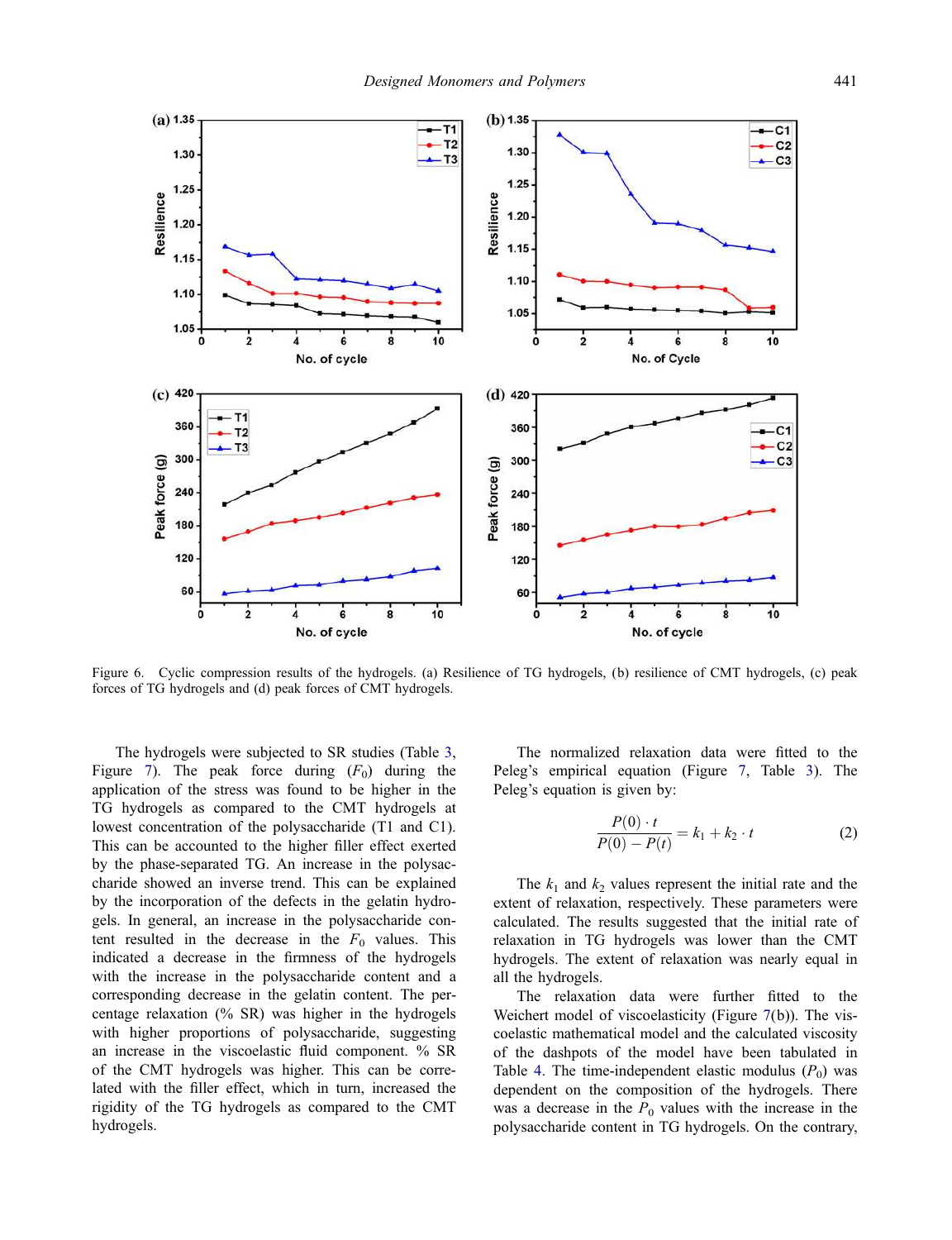| Table 3. |  |  |  |  | Stress relaxation parameters of the hydrogels. |  |  |  |  |
|----------|--|--|--|--|------------------------------------------------|--|--|--|--|
|----------|--|--|--|--|------------------------------------------------|--|--|--|--|

|                |        | Un-normalized |              | Normalized |           |        |       |
|----------------|--------|---------------|--------------|------------|-----------|--------|-------|
| Formulations   | $F_0$  | $F_r$         | % Relaxation | $D_{20}$   | A         | $K_2$  | $R^2$ |
| T1             | 142.24 | 150.74        | 5.63         | 1.49       | $-0.1024$ | 0.0173 | 0.99  |
| T <sub>2</sub> | 71.39  | 76.69         | 6.92         | 1.79       | $-0.1024$ | 0.0173 | 0.99  |
| T <sub>3</sub> | 23.09  | 25.87         | 10.76        | 3.68       | $-0.1024$ | 0.0173 | 0.99  |
| C <sub>1</sub> | 103.23 | 111.19        | 6.75         | 0.78       | $-0.1006$ | 0.0172 | 0.99  |
| C <sub>2</sub> | 74.17  | 78.95         | 7.98         | 1.62       | $-0.1049$ | 0.0174 | 0.99  |
| C <sub>3</sub> | 32.77  | 37.02         | 10.46        | 2.89       | $-0.0907$ | 0.0168 | 0.99  |



Figure 7. Stress relaxation results. (a) Stress relaxation profiles, (b) Peleg's analysis, (c) Wiechert model, fitting of the normalized profiles: (d) T1, (e) T2, (f) T3, (g) C1, (h) C2, and (i) C3.

a reverse trend was observed in the CMT hydrogels. Hence, it can be expected that the viscous component of the TG and the CMT hydrogels will increase with the increase in the TG content and decrease in the CMT content, respectively. The validation of the results was done

by calculating the viscosities of the dashpots of the Weichert model. The viscosities of the dashpots were higher in hydrogels with higher proportion of TG and lower proportion of CMT. The results were found to be as per the expectations.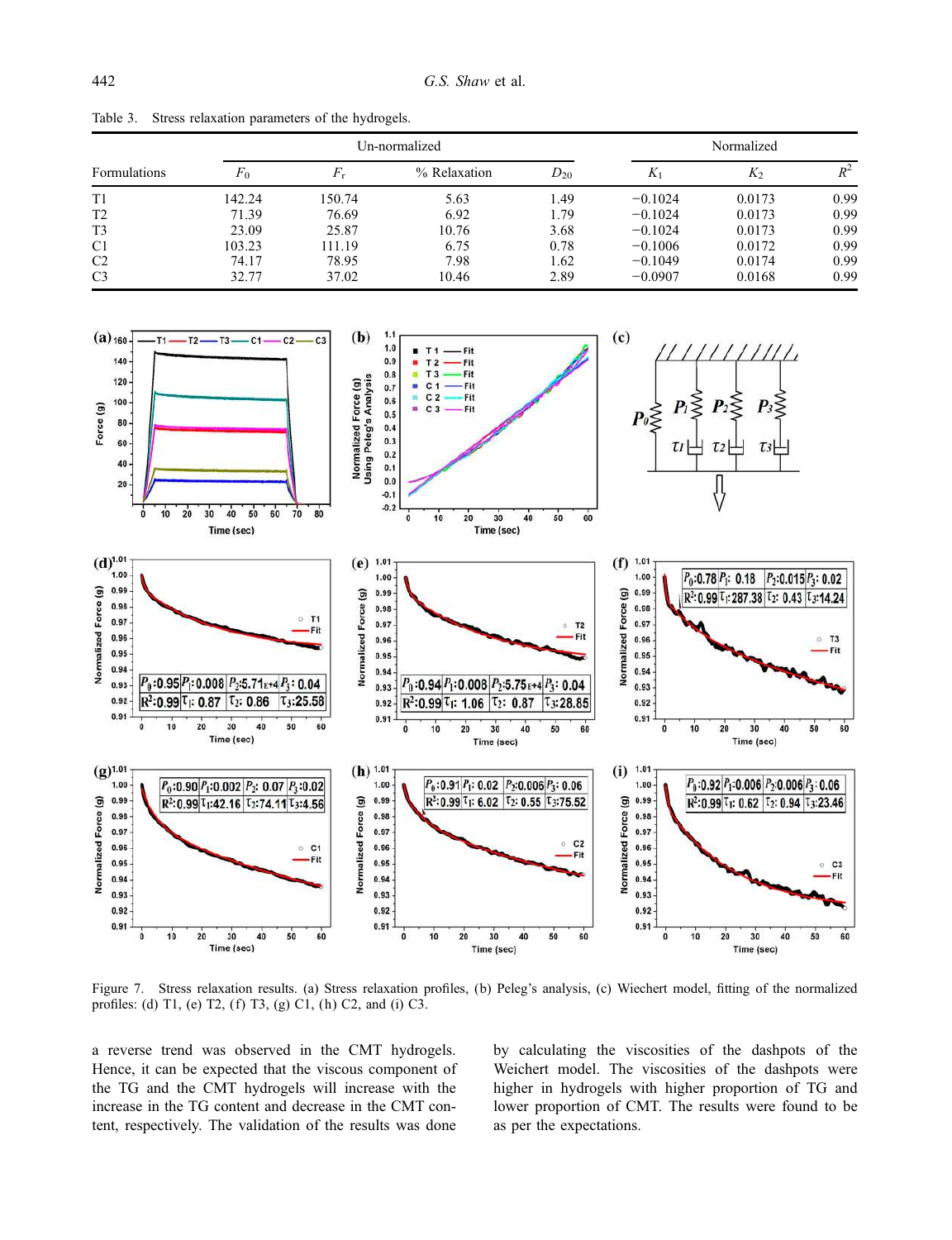| Formulations   | Wiechert model equation                                                                                                   | $R^2$ | Viscosity of dashpot<br>(Pa s)                                                            |
|----------------|---------------------------------------------------------------------------------------------------------------------------|-------|-------------------------------------------------------------------------------------------|
| T1             | $P(t) = 0.95 + (8.26 \times 10^{-3})e^{-t/0.87} + (5.71 \times 10^{-4})e^{-t/0.86} + (3.94 \times 10^{-2})e^{-t/25.58}$   |       | 0.99 $\mu_1 = 7.24 \times 10^{-3}$ ;<br>$\mu_2 = 4.90 \times 10^{-4}$ ;                   |
| T <sub>2</sub> | $P(t) = 0.94 + (8.83 \times 10^{-3})e^{-t/1.06} + (5.75 \times 10^{-4})e^{-t/0.87} + (4.5 \times 10^{-2})e^{-t/28.85}$    |       | $\mu_3 = 0.99$<br>0.99 $\mu_1 = 9.37 \times 10^{-3}$ ;<br>$\mu_2 = 5.04 \times 10^{-4}$ ; |
| T <sub>3</sub> | $P(t) = 0.78 + (1.77 \times 10^{-1})e^{-t/287.38} + (1.57 \times 10^{-2})e^{-t/0.44} + (2.42 \times 10^{-2})e^{-t/14.24}$ |       | $\mu_3 = 1.29$<br>0.99 $\mu_1 = 51.09$ ;<br>$\mu_2 = 6.89 \times 10^{-3}$ ;               |
| C1             | $P(t) = 0.90 + (1.50 \times 10^{-3})e^{-t/42.16} + (7.23 \times 10^{-2})e^{-t/74.11} + (0.02 \times 10^{-2})e^{-t/4.55}$  | 0.99  | $\mu_3 = 0.34$<br>$\mu_1 = 0.06; \mu_2 = 5.3359;$<br>$\mu_3 = 0.09$                       |
| C <sub>2</sub> | $P(t) = 0.91 + (1.55 \times 10^{-2})e^{-t/6.02} + (6.08 \times 10^{-3})e^{-t/0.54} + (6.64 \times 10^{-2})e^{-t/75.52}$   |       | 0.99 $\mu_1 = 0.09$ ;<br>$\mu_2 = 3.28 \times 10^{-3}$ ;<br>$\mu_3 = 4.98$                |
| C <sub>3</sub> | $P(t) = 0.92 + (6.52 \times 10^{-3})e^{-t/0.62} + (6.75 \times 10^{-3})e^{-t/0.94} + (6.62 \times 10^{-2})e^{-t/23.46}$   | 0.99  | $\mu_1 = 4.04 \times 10^{-3}$ ;<br>$\mu_2 = 6.37 \times 10^{-3}$ ;<br>$\mu_3 = 1.54$      |

Table 4. Stress relaxation model fitting using Wiechert model.

The hydrogels were further subjected to cyclic SR. The SR was found to be higher in the first cycle. As the hydrogels were subjected to repeated SR studies, a decrease in the SR was observed (Figure 8(a) and (b)). This indicated that during the cyclic SR studies, there was an increase in the viscoelastic solid property of the material with the subsequent decrease in the viscoelastic fluid nature. These results are concurrent with the cyclic compression studies which also suggested an increase in the viscoelastic solid component of the hydrogels as they were subjected to cyclic compression.

The firmness of the hydrogels was predicted by calculating the  $D_{20}$  values.  $D_{20}$  is regarded as the distance travelled by the probe to attain a force of 20 g. In general, the  $D_{20}$  values are inversely proportional to the firmness of the hydrogels. This is due to the fact that the firm hydrogels will resist the movement of the probe as compared to the softer hydrogels. An increase in the  $D_{20}$ values was observed with an increase in the polysaccharide content (Figure 8(c) and (d)). Among the two types of the hydrogels, CMT hydrogels showed a lower  $D_{20}$ values as compared to TG hydrogels. This suggested that the CMT hydrogels were relatively more firm as compared to the TG hydrogels. This result may be correlated to the extent of the H– bonding predicted from the area under the curve of the FTIR peak in the region 3700– 2900 cm−<sup>1</sup> . The FTIR results showed that the AUC were comparatively higher in CMT hydrogels, suggesting a higher degree of hydrogen bonding in CMT hydrogels.

Cyclic creep and recovery studies were carried out and the changes in the viscosity  $(\eta)$ , instantaneous creep compliance  $(J_0)$ , and creep recovery were analyzed (Figure 9). The hydrogels showed an increase in the viscosity after repetitive creep studies. In general, an increase in the polysaccharide content resulted in the increase in the initial viscosity of the hydrogels. The only exception being T2. The % increase in the viscosity was higher in TG hydrogels as compared to the CMT hydrogels. An increase in the concentration of TG resulted in the increase in the % increase in the viscosity. On the contrary, % increase in the viscosity of the CMT hydrogels was higher when the polysaccharide content was low. All the hydrogels showed a decrease in the creep compliance upon repetitive creep studies. A decrease in the creep compliance was observed with the increase in the proportion of CMT, whereas the creep compliance of TG hydrogels showed an initial decrease followed by an increase in the creep compliance. At lower concentration of polysaccharides, the creep compliance was higher in TG hydrogels. But when the concentration of the polysaccharides was highest (T3 and C3), the creep compliance was found to be nearly similar. As a matter of fact, creep compliance is inversely related to the stiffness of the hydrogels. This suggested that the stiffness of the CMT hydrogels was higher as compared to the TG hydrogels. Similar results were also observed from the compression and the SR studies. The % decrease in the creep compliance decreased with a corresponding increase in the polysaccharide content. TG hydrogels showed higher creep compliance as compared to the CMT hydrogels. On the other hand, a reverse trend was observed at higher proportions of the polysaccharide (T3 and C3).

The creep recovery was calculated and analyzed. The initial recovery of both types of the hydrogels was nearly similar at lower concentration of the polysaccharides (T1 and C1). The % recovery was found to be relatively higher in CMT hydrogels with the increase in the polysaccharide content. An increase in the creep recovery profile was observed in both types of hydrogels.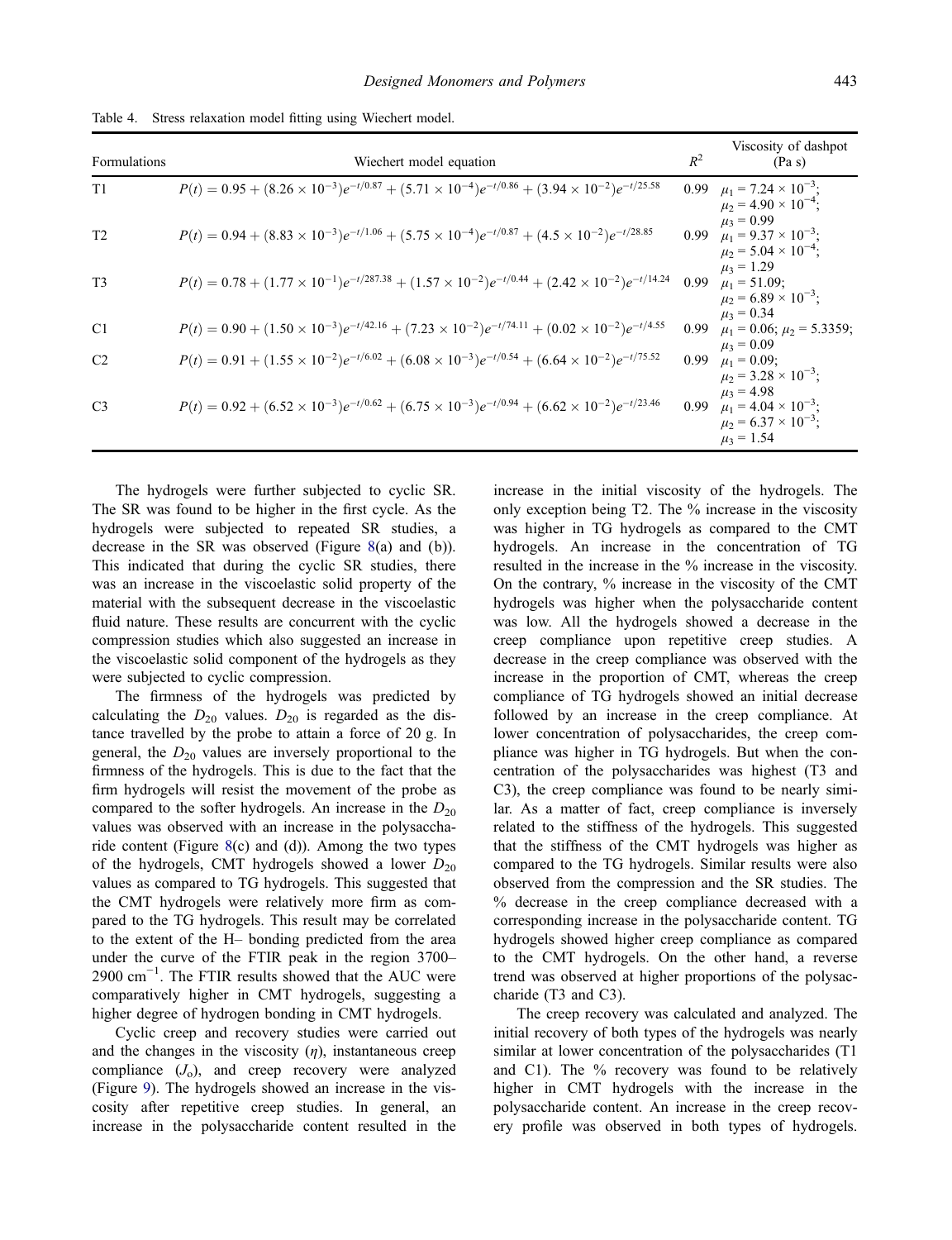

Figure 8. Cyclic stress relaxation results. (a) % SR of TG hydrogels, (b) % SR of CMT hydrogels, (c)  $D_{20}$  values of TG hydrogels, and (d)  $D_{20}$  values of CMT hydrogels.

The % increase in the recovery was higher in TG hydrogels. An increase in the concentration of the polysaccharides resulted in the decrease in the % creep recovery after 10 cycles of creep studies.

## 3.6. Impedance analysis

The impedance profiles of both the types of hydrogels were found to be similar. An increase in TG content resulted in the increase in the impedance of the hydrogels (Figure 10(a)). This can be explained by the hydrophobic nature of the TG molecules, which promoted the formation of predominant biphasic systems. The TG molecules in the hydrogel system behaved as dielectric material. As the proportion of TG was increased, there was a corresponding increase in the size of the dispersed phase molecules. This, in turn, resulted in the increase in the dielectric behavior of the dispersed phase. In general, higher the proportion of dielectric material, higher is the impedance. An increase in the CMT concentration resulted in the decrease in the impe-

dance of the CMT hydrogels (Figure 10(b)). This observation may be explained by the polyelectrolyte nature of CMT. An increase in the polysaccharide content resulted in the increase in the CMT (polyelectrolyte) content in the hydrogels, which in turn, promoted the flow of current through the hydrogel matrices. The impedance profile of the hydrogels showed higher impedance in lower frequencies. The impedance exponentially degraded to a base level at higher frequencies. This kind of impedance profile is usually associated with the capacitive nature of the materials. The higher impedance at lower frequency may be explained by the electrode polarization effect at lower frequencies. The polarization effect is minimized when the frequency of the injecting current is increased. This is due to the quick reversal of the electrode polarity at higher frequencies. This phenomenon prevents the polarization effect at the electrode–sample interface.[23]

The  $V-I$  characteristics of the hydrogels were measured at 10 kHz. This was done to eliminate the electrode polarization effect of the electrodes. The  $V-I$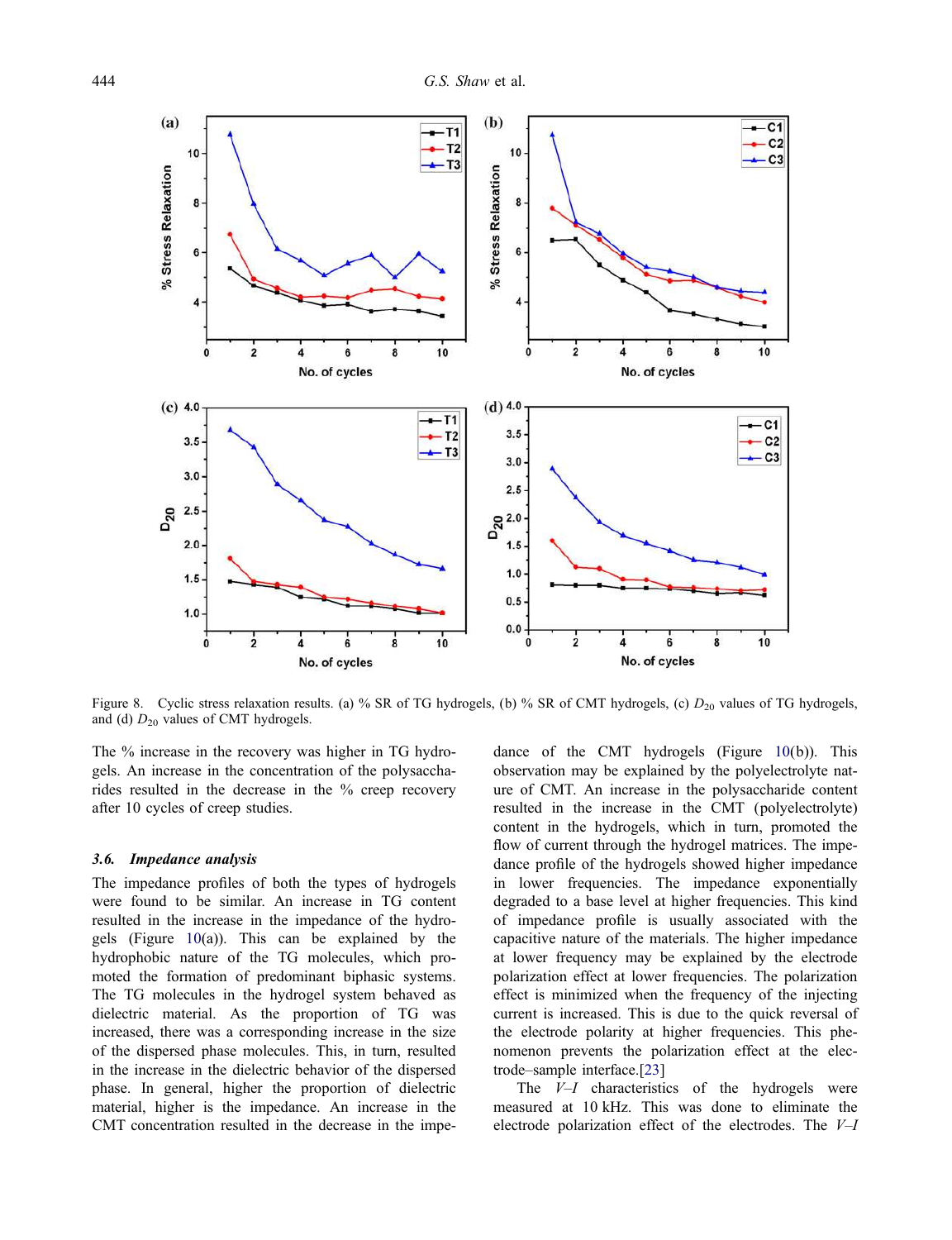

Figure 9. Cyclic creep results: (a) T1, (b) T2, (c) T3, (d) C1, (e) C2, and (f) C3 and Recovery results: (g) TG hydrogels and (h) CMT hydrogels.

profile of the TG hydrogels showed an initial linear increase in the voltage when the current was increased (Figure 10(c)). Subsequently, the  $V-I$  profiles became saturated as the current was increased further. This may be explained by the internal alteration of the microstructure of the hydrogels when the current was increased beyond a critical value. On the other hand, the  $V-I$  profiles of the CMT hydrogels followed a linear profile (Figure 10(d)). This indicated that the CMT hydrogels behaved as pure resistive formulation under the experimental conditions. The slope of the  $V-I$  curve gives an indication about the impedance of the material. Similar

to the impedance profile, the  $V-I$  profile also suggested that an increase in TG resulted in the increased impedance of the TG hydrogels. On the contrary, the impedance of the CMT hydrogels was found to be lower in hydrogels containing higher proportions of CMT.

## 3.7. Biological characterization

Both gelatin and polysaccharides have been reported to be excellent materials for designing mucoadhesive systems.[24] Mucoadhesion depends on the type of functionalization and the method of preparation/extraction of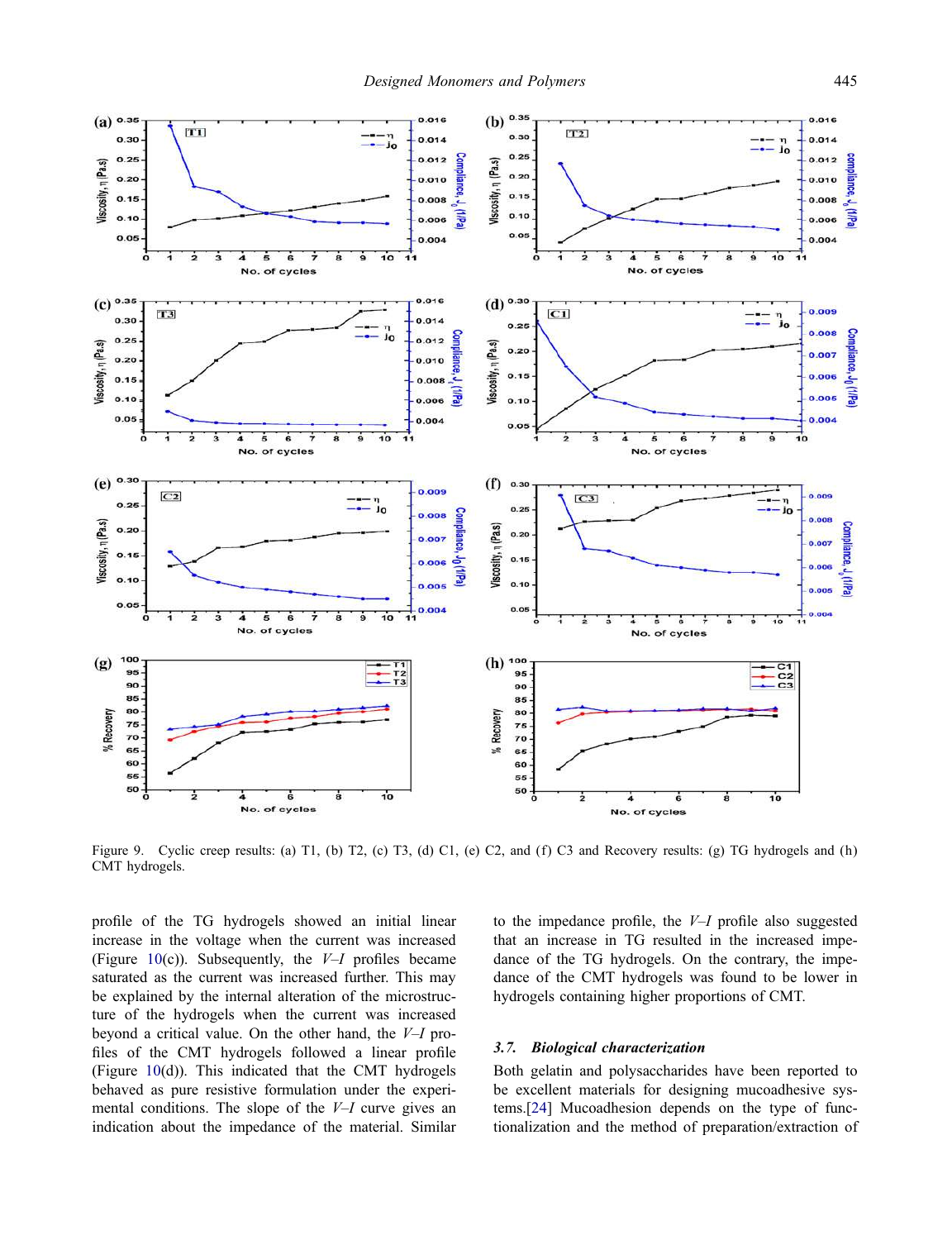

Figure 10. Impedance profiles: (a) TG hydrogels and (b) CMT hydrogels and V–I characteristics: (c) TG hydrogels and (d) CMT hydrogels.

the above biopolymers. In this study, the mucoadhesive property was determined using a static mechanical tester. An increase in the TG content showed an increase in the mucoadhesion of the TG hydrogels (Figure 11(a)). This can be explained by the composition of the hydrogels. In TG hydrogels, incorporation of TG (a non-ionic polysaccharide) resulted in the increase in the number of the hydroxyl groups which have the capability to positively interact with the mucin. On the other hand, an increase in the CMT content resulted in the decrease in the mucoadhesion (Figure  $11(a)$ ). This is due to the fact that the mucosal layer mainly consists of mucin (negatively charged polysaccharide).[25] The negative charge of the mucin resulted in the repulsion of the carboxylic groups present in the CMT hydrogels. This resulted in a negative interaction between the mucosal layer and the CMT hydrogels. Among the hydrogels of similar composition, T1 showed lower mucoadhesive properties than C1, whereas T2 and C2 showed similar mucoadhesive properties. This observation may be explained by the interaction of the polysaccharides with the gelatin matrix.

The biocompatibility of the hydrogels was determined by hemocompatibility and cytocompatibility tests. The hemocompatibility study is based on the determination of the lysis of RBC in the presence of the hydrogels. The lysis of RBC results in the release of the hemoglobin in the external fluid. The hemoglobin gets solubilized in the external fluid and gives a yellowish color. The suspended unwanted components of the blood are pelletized by centrifugation. The yellowish color of the supernatant fluid is measured using a UV–visible spectrophotometer and is compared with the positive and negative controls to determine the percentage hemolysis of the RBCs in the presence of the hydrogels. All the hydrogel formulations were found to be highly hemocompatible as the percentage hemolysis in the presence of hydrogels was ≪5% (Figure 11(b)).

The cytocompatibility of the hydrogels was checked using MG63 cell line. Extract of the hydrogels were prepared and were used for the analysis. The experiment was done to test whether the leachants of the hydrogels have any adverse effect on the proliferation of the cells. The relative proliferation of all the hydrogels was  $>1$ ,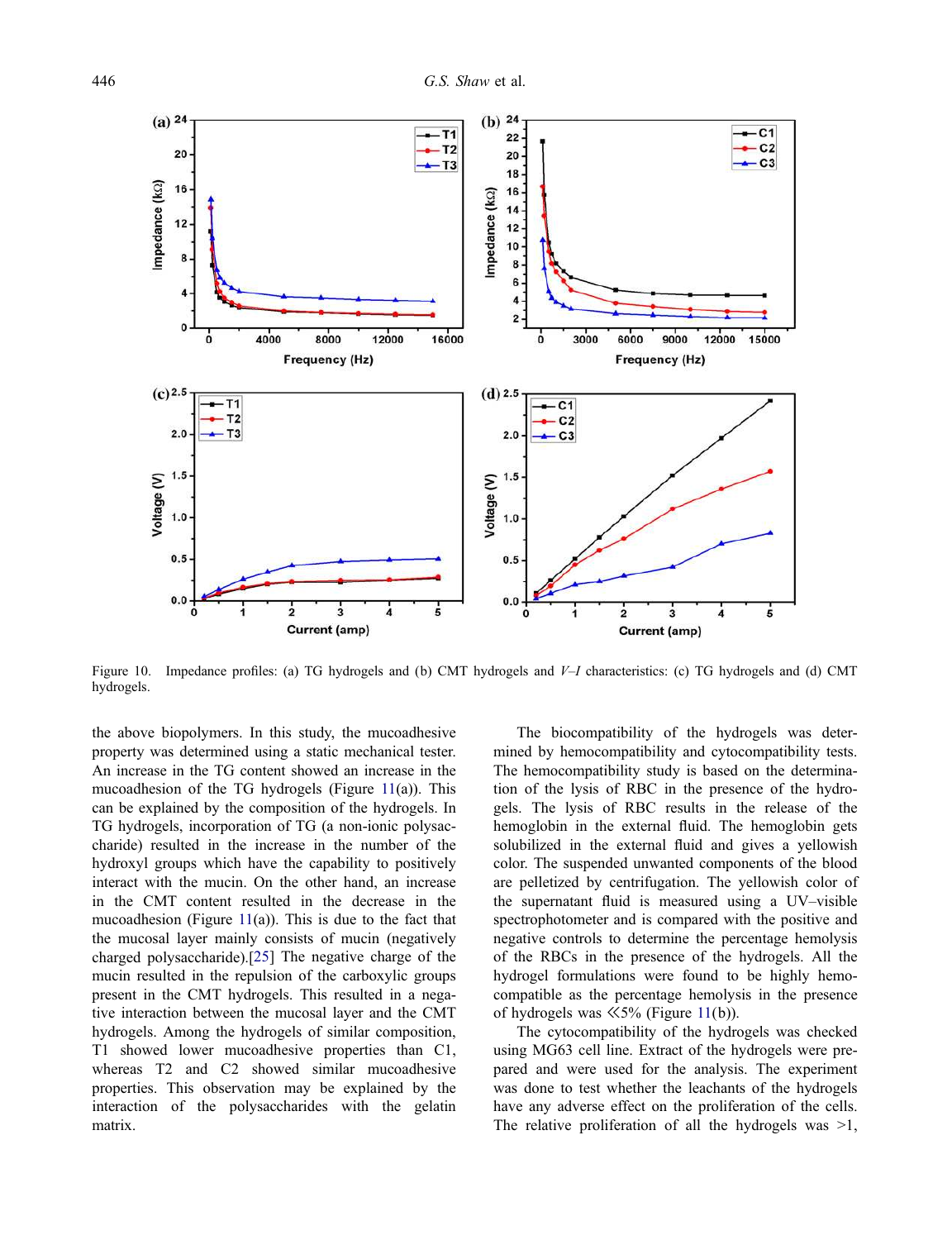

Figure 11. Biological characterization of the hydrogels. (a) Area under the curve of mucoadhesive profiles, (b) % hemolysis of goat blood, (c) cell viability study and (d) antimicrobial study.

which indicated the cytocompatible nature of the hydrogels (Figure  $11(c)$ ). It may also be concluded that the prepared hydrogels supported the growth of MG63 cells to a certain extent as compared to the control. In general, TG hydrogels showed better cell growth as compared to CMT hydrogels.

The antimicrobial activity of the drug-loaded hydrogels was estimated against E. coli. The blank hydrogels did not show any zone of inhibition but samples loaded with the antimicrobial drug showed a marked zone of inhibitions (Figure 11(d)). This suggested that the blank hydrogels did not contain any antimicrobial activity, whereas a marked antimicrobial activity of the drugloaded hydrogels was evident. The result suggested that the drug was released from the hydrogels matrices in active form.

## 3.8. Swelling studies

The swelling studies were conducted at pH 1.2 and 7.4 (Figure  $12(a)$ –(d)). At both the pHs, the swelling of the TG hydrogels was found to be higher in the

formulations containing higher proportion of TG. The swelling index of the TG hydrogels was higher at pH 1.2. T1 and T2 showed similar swelling at pH 1.2. On the contrary, the swelling was found to be markedly different at pH 7.4. Higher swelling at pH 1.2 may be explained by the ionization of the amino groups of gelatin molecules. This resulted in the electrostatic repulsion of the gelatin polymer chains. This, in turn, resulted in the exposure of the polysaccharide phase in the matrices. The inflow of the water through the more porous gelatin polymer network resulted in the increased wetting of the polysaccharide phase. Due to this reason, the swelling was higher at pH 1.2. On the contrary, at near neutral pH (pH 7.4), the carboxylic and amino groups existed as zwitterions. This resulted in the existence of the gelatin network as a neutral polymeric architecture. Hence, the swelling of the matrices was dependent mainly on the absorption of the water molecules by the polysaccharide phase. The above phenomenon resulted in the marked differences in the absorption of the water molecules with the variation in the polysaccharide content.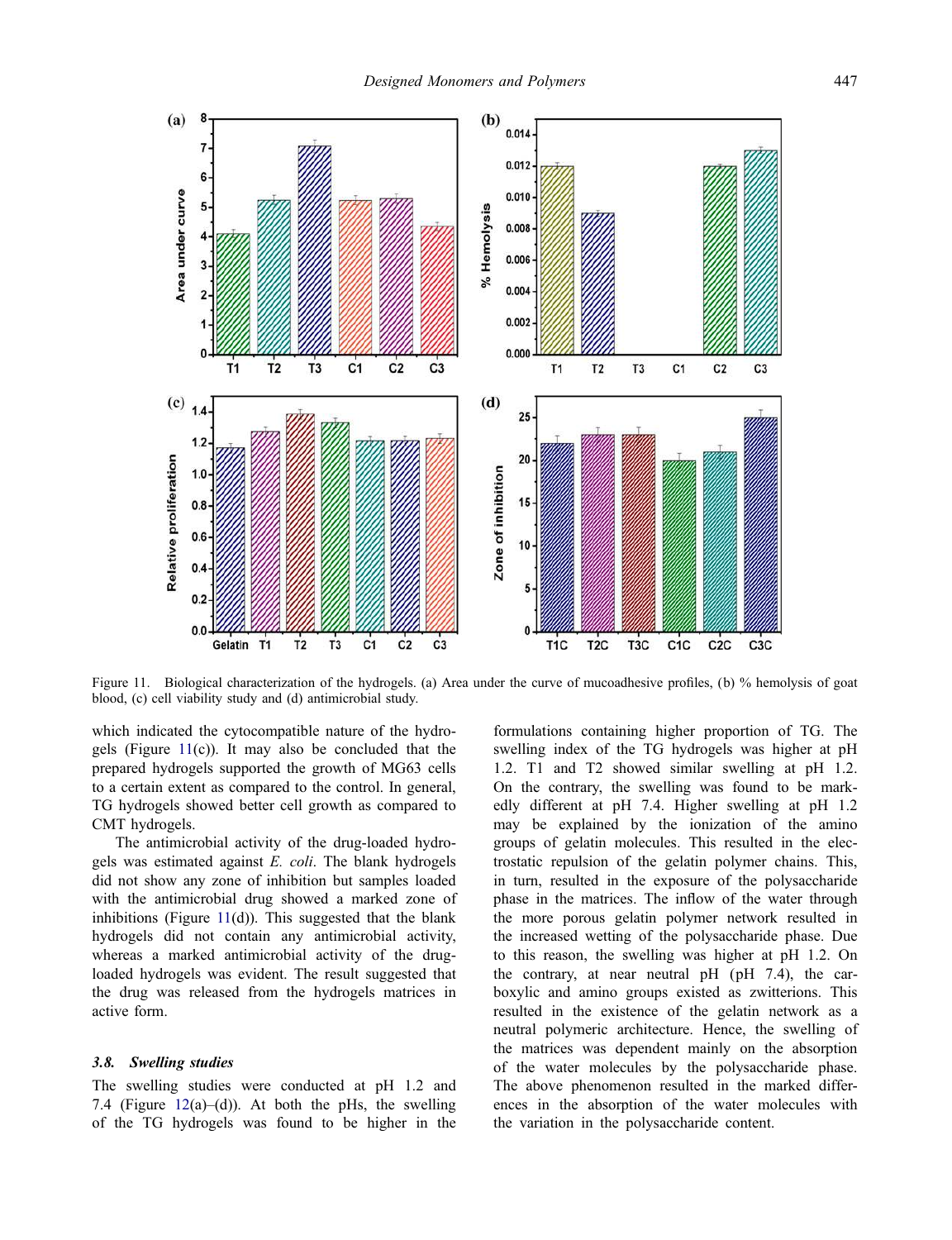

Figure 12. Swelling behavior of the hydrogels: (a) TG hydrogels (pH 1.2), (b) CMT hydrogels (pH 1.2), (c) TG hydrogels (pH 7.4), (d) CMT hydrogels (pH 7.4), and drug release studies: (e) TG hydrogels (pH 1.2), (f ) CMT hydrogels (pH 1.2), (g) TG hydrogels (pH 7.4), and (h) CMT hydrogels (pH 7.4).

The swelling profile of the CMT hydrogels suggested a pH-dependent swelling behavior. At pH 1.2, the hydrogels containing lower amount of CMT showed higher swelling and vice versa. The swelling of these hydrogels may be explained by the combined electrostatic phenomena occurring at both the polymeric phases. The amino groups of the gelatin were ionized at pH 1.2, whereas the shielding effect was more predominant in the polysaccharide phase due to the presence of the free carboxylic groups. At lower proportions of CMT, there was a decrease in the size of polysaccharide phase, which created space for the absorption of additional amount of

swelling media. On the contrary, when the polysaccharide content was increased in the hydrogels, the stearic hindrance exerted by the polysaccharide phase to the diffusion of the dissolution media was more predominant. This phenomenon can explain the decrease in the swelling at pH 1.2 of the hydrogels as the polysaccharide content was increased. A reverse swelling behavior trend was observed at pH 7.4. In other words, the swelling was found to be higher in the hydrogels, containing higher proportions of polysaccharide. The swelling behavior at this pH of the CMT hydrogels was found to be similar as that of TG hydrogels. The result suggested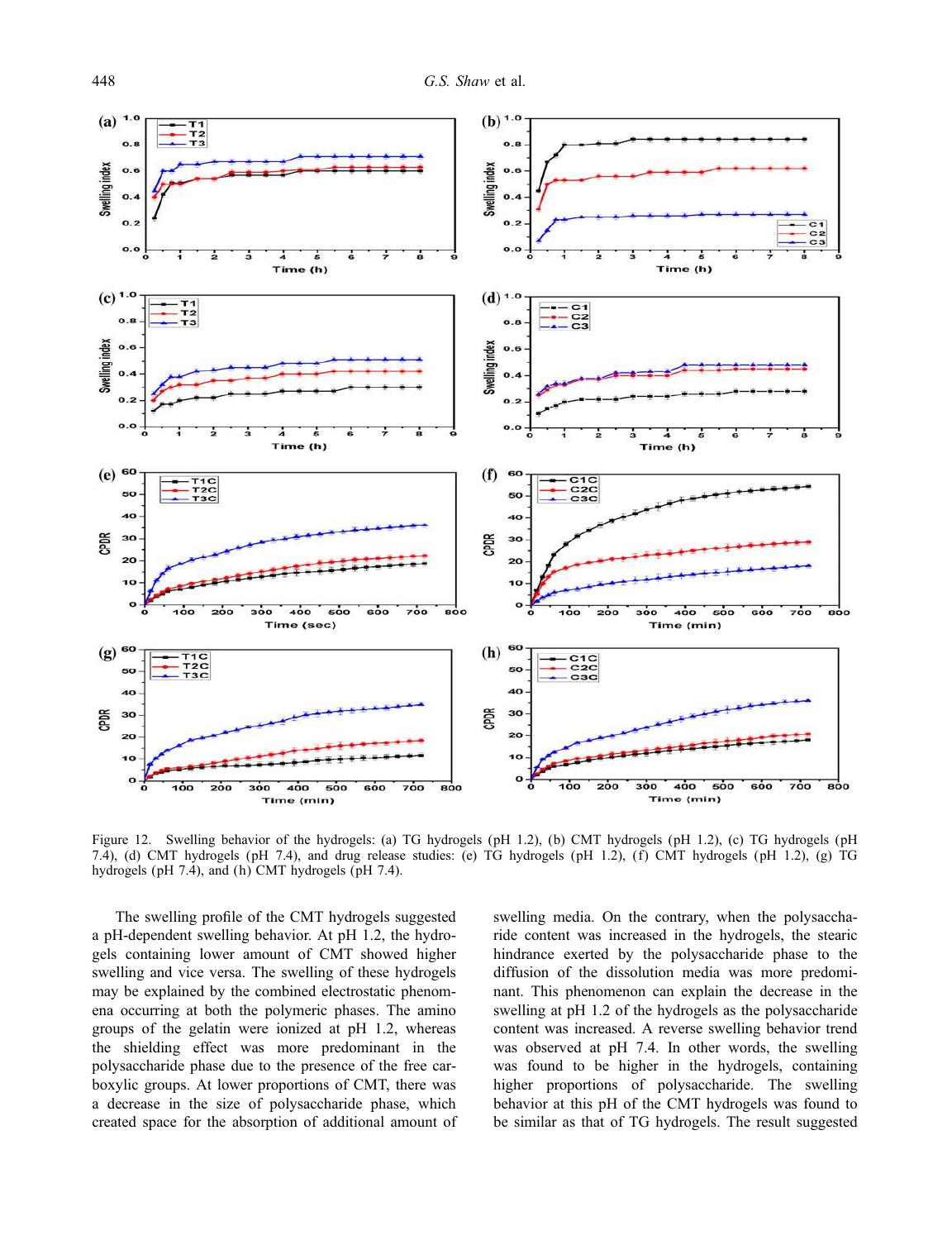that the incorporation of the anionic polyelectrolytes showed a mark difference in the swelling of the CMT hydrogels at lower pH. The difference was found to be negligible at near neutral pH.

### 3.9. Drug release study

The swelling studies of the hydrogels indicated a possibility of pH-dependent drug release from the phase-separated hydrogels. In general, the release of the drug from the hydrogels is dependent on the swelling property of the hydrogels. Hence, to understand the pH sensitive drug release behavior from the hydrogels, the drug release studies were conducted at pH 1.2 (gastric pH) and pH 7.4 (average intestinal pH) (Figure  $12(e)$ –(h)). The release of the drug from the TG hydrogels was higher from the hydrogels with higher TG content, i.e. cumulative percentage of drug release (CPDR) was in the order of  $T1 < T2 < T3$ . Similar CPDR values were also observed at pH 7.4. The CPDR of the CMT hydrogels at pH 1.2 was in order of  $C1 > C2 > C3$ , whereas the release at pH 7.4 was found to be in the order of  $C3 > C2 > C1$ . The observed result from the phaseseparated hydrogels can be correlated and well explained by the swelling studies. In general, the release of the drugs from the hydrogel matrices depends on the rate of diffusion of the dissolution media into the matrices. Higher flow of dissolution media into the hydrogels results in the increased dissolution of the drug and consequently increased diffusion of the drug from the polymer matrices. A visual observation of the release studies from the hydrogels suggested that C3 may be tried as a delivery vehicle for enteric drug delivery. Usually, the enteric drug delivery vehicles show a CPDR of less than 10% in gastric pH (pH 1.2).[26] The release studies suggested that the release of C3 hydrogels was below 10% up to 180 min, which is much longer than the reported literature.

A critical analysis of the drug release kinetics was carried out. The result suggested that the release of the drug from the hydrogels, under the both pH conditions, followed Higuchian release kinetics. This suggested that the developed hydrogels were behaving as planner matrices and the drug-loaded hydrogels may be regarded as matrix-type delivery vehicles. Subsequently, the diffusion mechanism of the drug from the hydrogels was estimated by calculating the diffusion value  $(n)$  using Korsmeyer– Peppas diffusion model. The 'n' values for the TG hydrogels (except T1) were found to be  $>0.45$  at pH 7.4. The 'n' value of T1 was  $0.41$  at pH 7.4. The 'n' value suggested that release of the drug from the hydrogels except (T1) was non-Fickian diffusion mediated, whereas the diffusion from T1 was Fickian diffusion mediated.[27 The 'n' value was found to be  $>0.45$  for all the CMT hydrogels except C3 at pH 1.2. The value was  $\leq 0.45$  in

C3. This suggested that the diffusion of the drugs (except C3) followed non-Fickian diffusion kinetics, whereas the release of the drug from C3 was Fickian diffusion mediated.[27]

## 4. Conclusion

This study delineates the development of TG- and CMTbased phase-separated hydrogels. In this study, gelatin was used as the second polymeric phase. An increase in the hydrophilicity of TG by carboxymethylation resulted in the increase in the compatibility of the polysaccharide and the gelatin phase. This resulted in the better mechanical properties of the CMT-based hydrogels. A higher proliferation of the MG63 cells was observed in the presence of the extracts of TG hydrogels. The CMTbased hydrogels also showed higher proliferation as compared to the controls. Both types of the hydrogels also showed good mucoadhesive properties. Due to the presence of the free carboxylic groups in CMT, a pH sensitive swelling and drug release behavior from the CMT hydrogels were observed.

## Supplementary material

The supplementary material for this paper is available online at http://dx.doi.10.1080/15685551.2015.1041075.

#### Disclosure statement

The authors certify that there is no conflict of interest with any financial organization regarding the material discussed in the manuscript.

#### Funding

This work was supported by the CoE in Orthopedic Tissue Engineering and Rehabilitation under TEQIP-II, National Institute of Technology Rourkela.

#### References

- [1] Sechriest VF, Miao YJ, Niyibizi C, Westerhausen-Larson A, Matthew HW, Evans CH, Fu FH, Suh JK. GAG‐ augmented polysaccharide hydrogel: a novel biocompatible and biodegradable material to support chondrogenesis. J. Biomed. Mater. Res. 2000;49:534–541.
- [2] Gref R, Rodrigues J, Couvreur P. Polysaccharides grafted with polyesters: novel amphiphilic copolymers for biomedical applications. Macromolecules. 2002;35: 9861–9867.
- [3] Dufresne A. Comparing the mechanical properties of high performances polymer nanocomposites from biological sources. J. Nanosci. Nanotechnol. 2006;6:322–330.
- [4] Ciardelli G, Chiono V, Vozzi G, Pracella M, Ahluwalia A, Barbani N, Cristallini C, Giusti P. Blends of poly-(εcaprolactone) and polysaccharides in tissue engineering applications. Biomacromolecules. 2005;6:1961–1976.